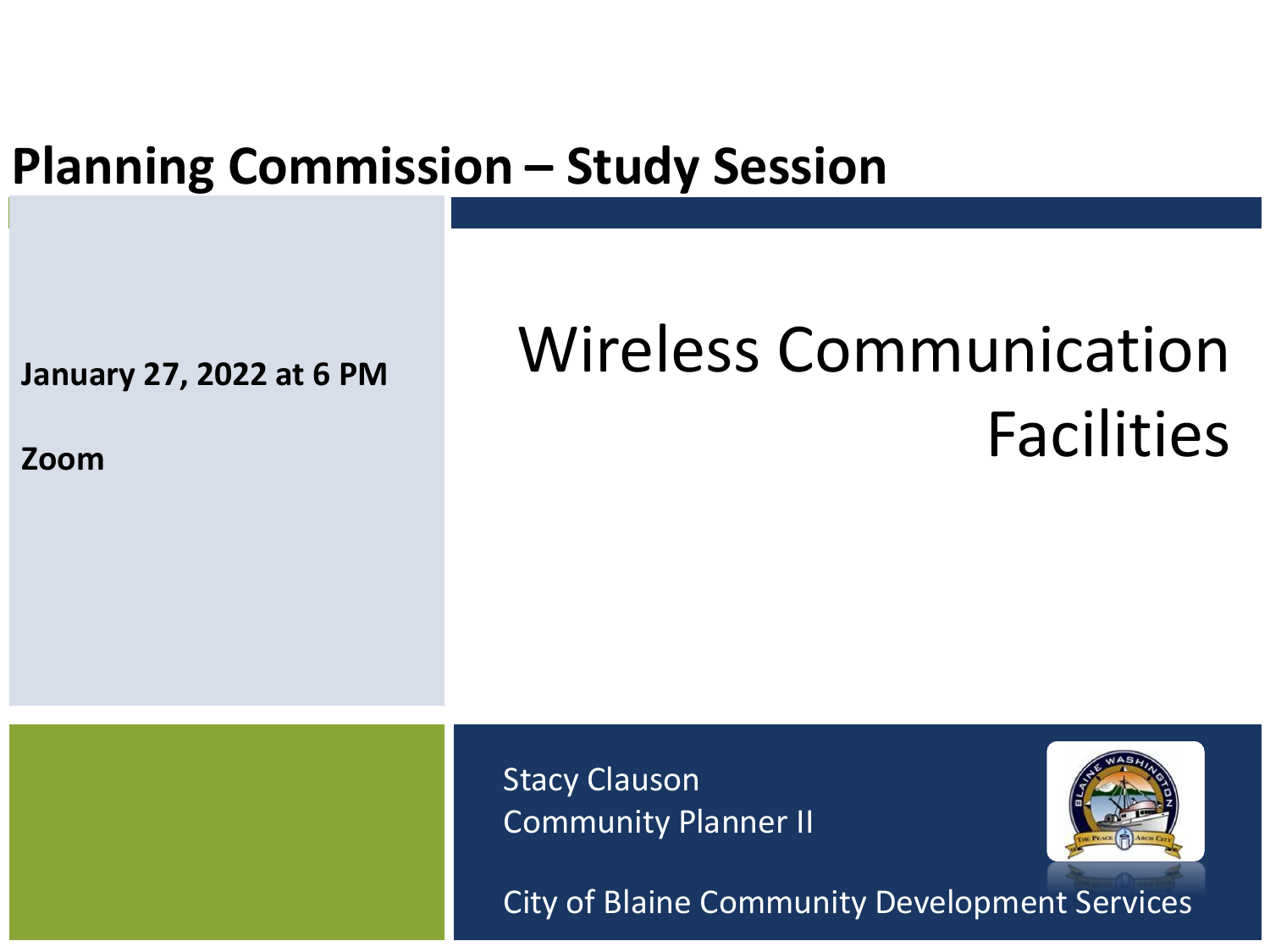### **Text Amendments**

| <b>Item</b>                                                           | <b>Applicant</b> | <b>Proposal</b>                                                                                                                     | <b>Notes</b>                                                                           | <b>Schedule</b>                    |  |
|-----------------------------------------------------------------------|------------------|-------------------------------------------------------------------------------------------------------------------------------------|----------------------------------------------------------------------------------------|------------------------------------|--|
| Work Program approved by City Council pursuant to Resolutions 1843-21 |                  |                                                                                                                                     |                                                                                        |                                    |  |
| 5                                                                     | City             | Amend Title 17 to identify the<br>Hearing Examiner as the appropriate<br>review authority for quasi-judicial<br>land use decisions. | Required to comply<br>with RCW 35A.63.110<br>(Code cities).                            | $2021$ Q2 - 2021<br>Q <sub>3</sub> |  |
| 6                                                                     | City             | Update Sign Code contained in<br>Chapter 17.122 BMC.                                                                                | Required to respond<br>to the Supreme Court<br>judicial review<br>findings             | $2021$ Q3 - 2021<br>Q <sub>4</sub> |  |
|                                                                       | City             | <b>Amend Wireless Facility Regulations</b><br>contained in BMC 17.106.030.                                                          |                                                                                        | $2021$ Q3 - $2021$<br>Q4           |  |
| 8                                                                     | City             | <b>Amend Binding Site Plan provisions</b><br>contained in Chapter 17.64 BMC                                                         | Required to bring the<br>current provisions<br>into consistency with<br>RCW 58.17.035. | 2021-04-2022<br>Q1                 |  |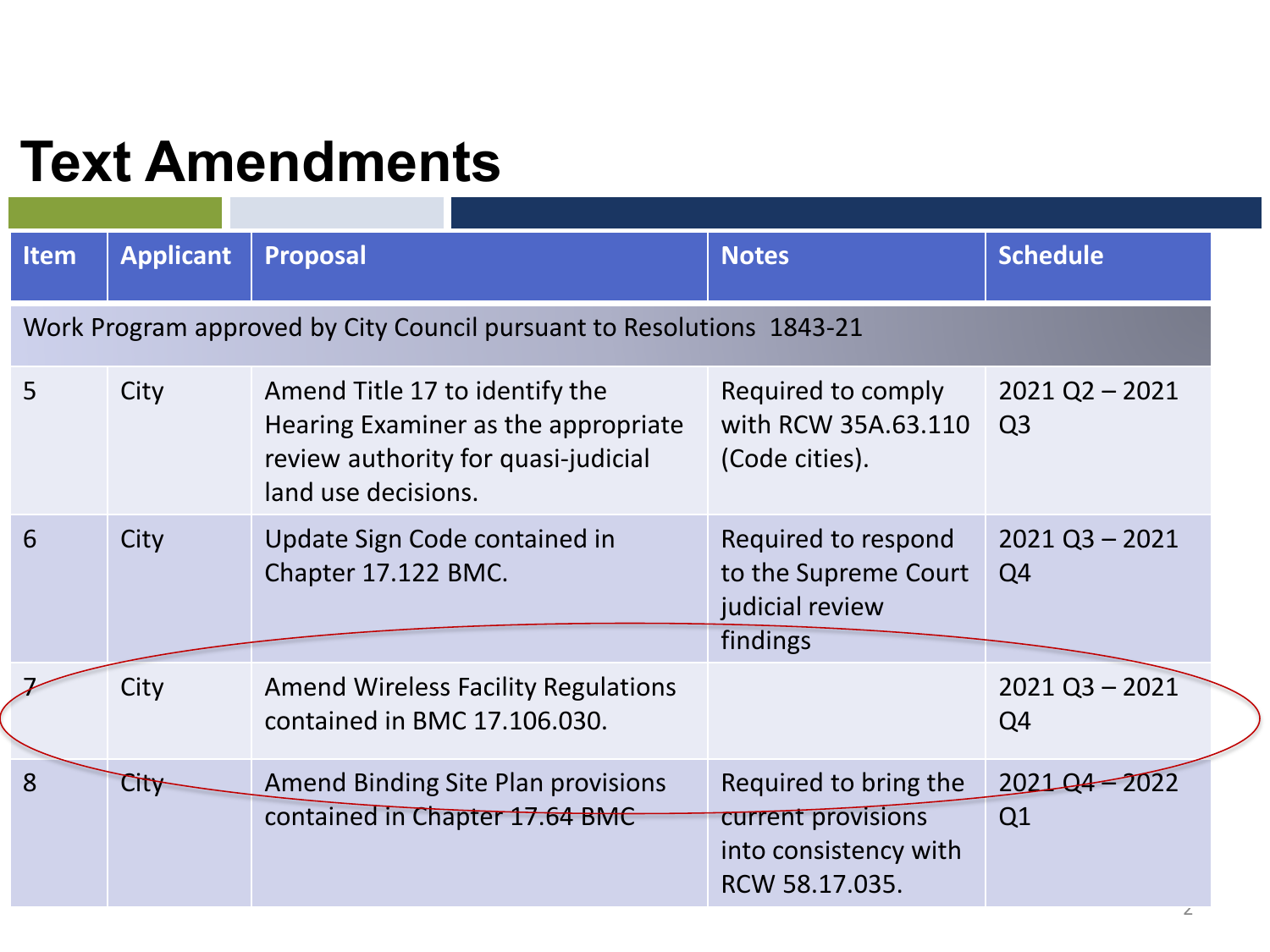## **Regulatory Framework – Federal Law**

- Telecommunications Act of 1996
	- 47 U.S.C. Section 332(c)(7)
		- Regulations (1) "shall not unreasonably discriminate among providers" and (2) "shall not prohibit or have the effect of prohibiting the provision of personal wireless services."
	- 47 U.S.C. Section 253(a)
		- No local government regulation "may prohibit or have the effect of prohibiting the ability of any entity to provide any interstate or intrastate telecommunications service."
- Middle Class Tax Relief Act (Section 6409(a) of the Spectrum Act)(47 U.S.C. Section 1455(a))
	- Preempts local discretion over certain collocations and modifications to existing wireless sites
- FCC Regulations
	- Interprets federal statutes; carries the force of law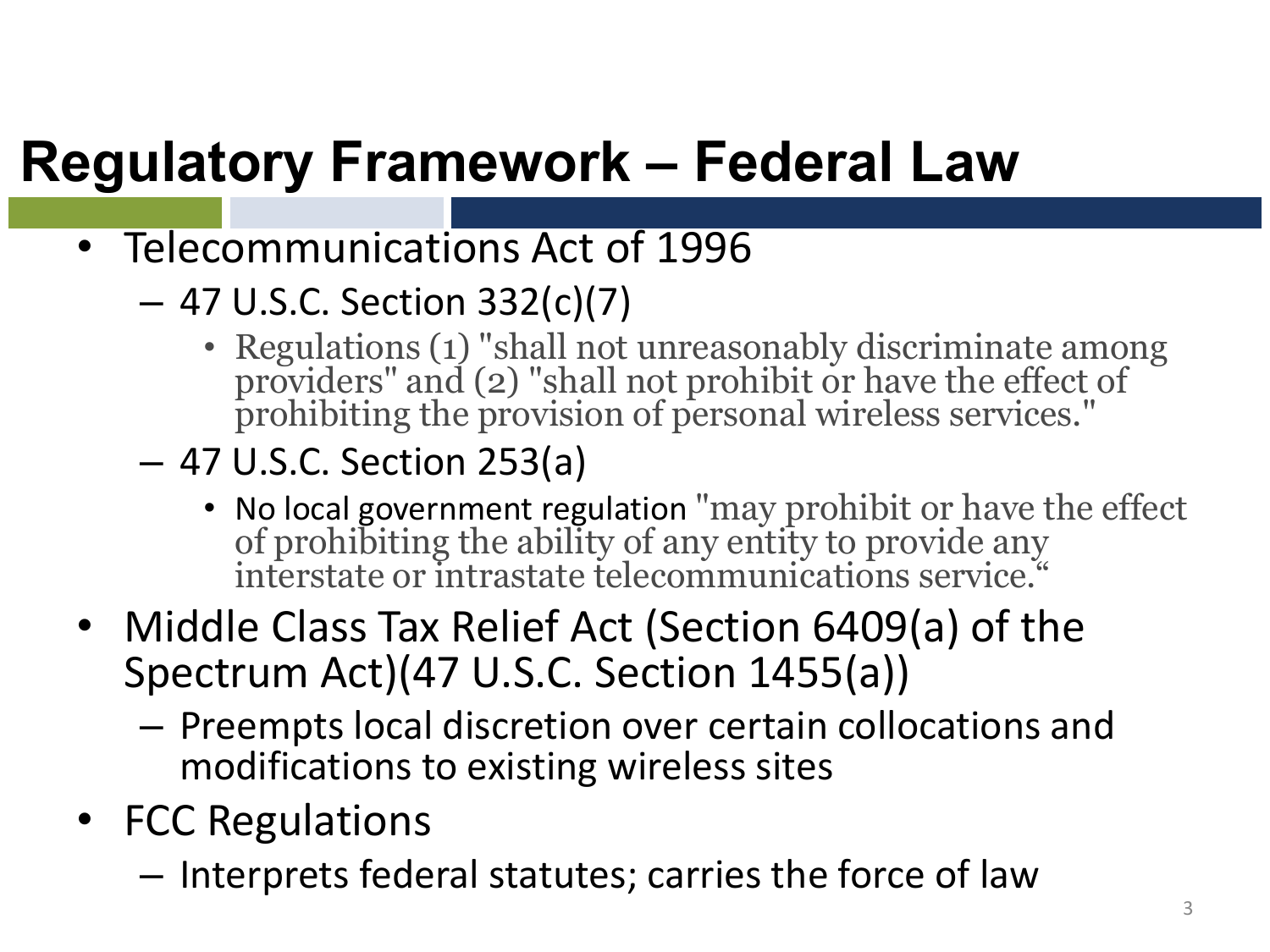#### **Timeline of changes in federal law**

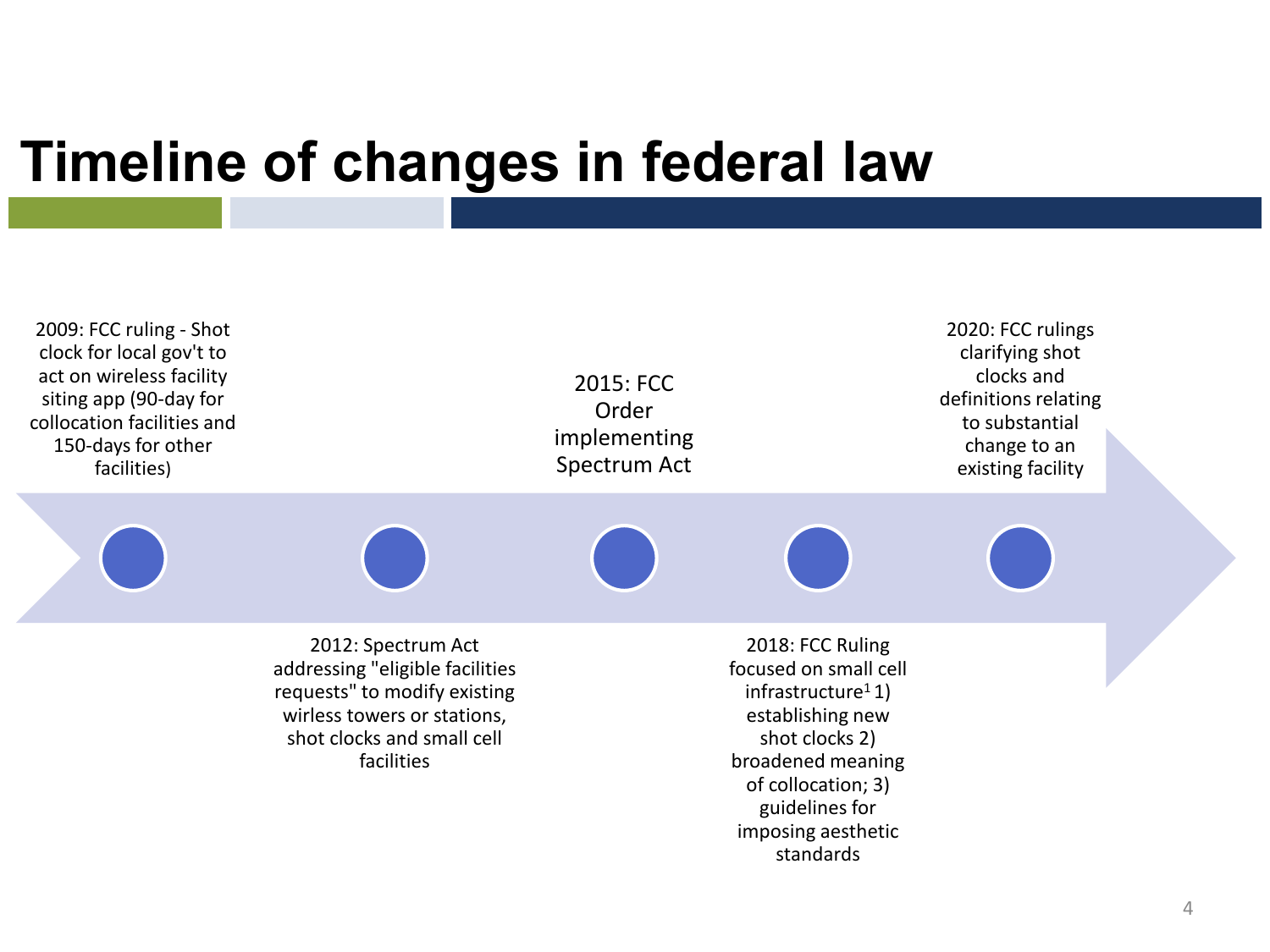### **FCC Order - Objectives**

- Facilitate/streamline review of applications to deploy wireless telecommunications equipment on existing infrastructure.
- Facilitate/streamline implementation of small cell deployment
- Ensure timely decisions on WCF applications
- Limits state and local regulation of small wireless infrastructure and associated fees for use of the rights of way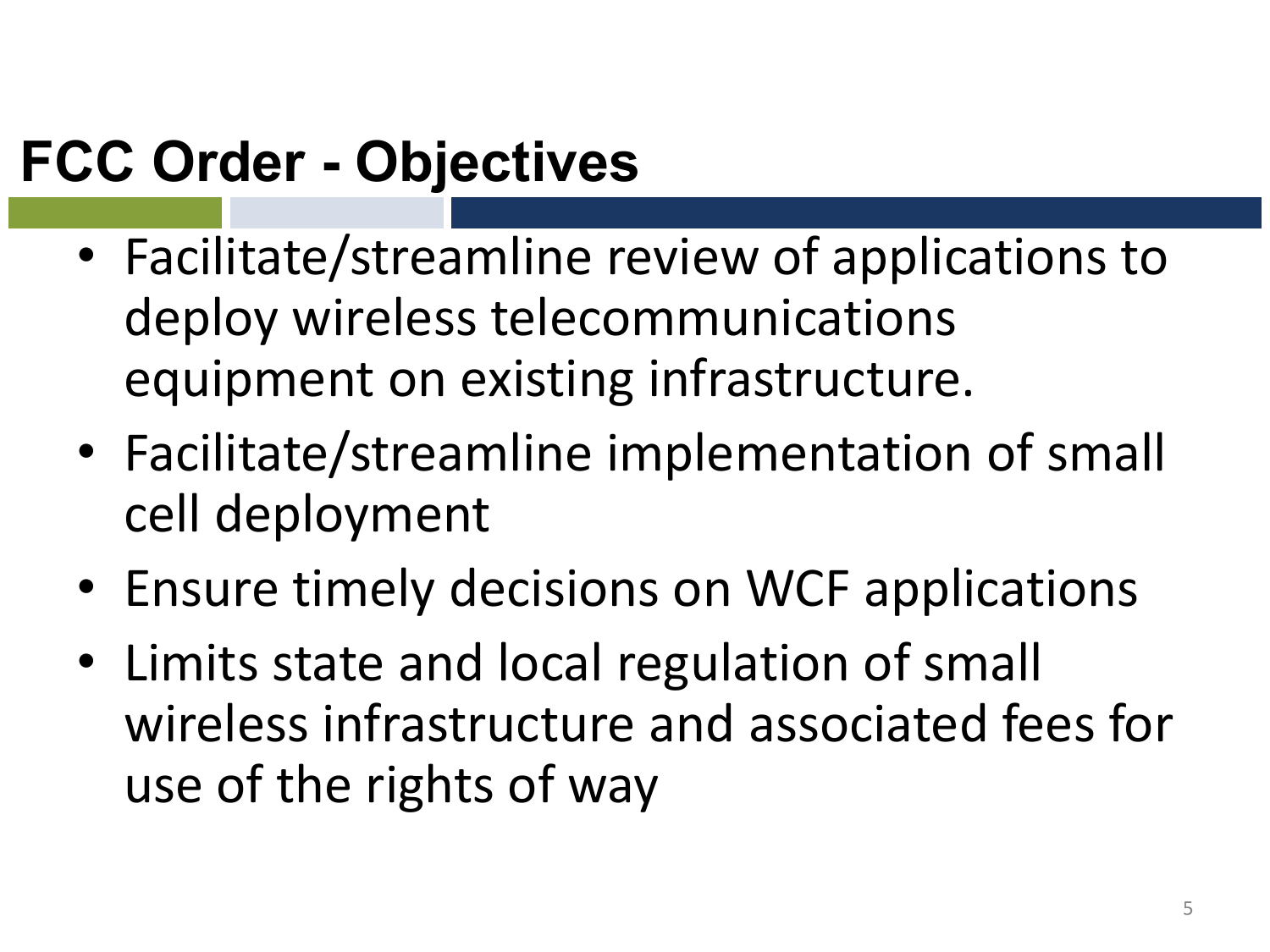## **What is Needed?**

| <b>Type</b>                                               | <b>Description</b>                                                                                                                                                                                                                                                               |  |                                                       |  |
|-----------------------------------------------------------|----------------------------------------------------------------------------------------------------------------------------------------------------------------------------------------------------------------------------------------------------------------------------------|--|-------------------------------------------------------|--|
| <b>Definitions and</b><br><b>Standards</b>                | New sections needed to respond to concepts established in the FCC<br>orders, including:<br>Small wireless facilities (as opposed to traditional<br>$\bullet$<br>macrofacility infrastructure);<br>Collocation, and<br>$\bullet$<br>Eligible facility modifications.<br>$\bullet$ |  | Limited<br>discretion:<br>must<br>comply<br>with      |  |
| <b>Review</b><br><b>Processes and</b><br><b>Timelines</b> | New sections needed to respond to shot clock requirements.                                                                                                                                                                                                                       |  | federal<br>standards                                  |  |
| <b>Submittal</b><br><b>Requirements</b>                   | More detailed application submittal requirements to aid in meeting<br>shot clocks.                                                                                                                                                                                               |  | More<br>discretion,                                   |  |
| <b>Aesthetic</b><br><b>Standards</b>                      | Review of existing aesthetic guidelines to ensure that the provisions<br>are technically feasible and reasonably directed at remedying<br>aesthetic harms.                                                                                                                       |  | but cannot<br>have effect<br><b>of</b><br>prohibiting |  |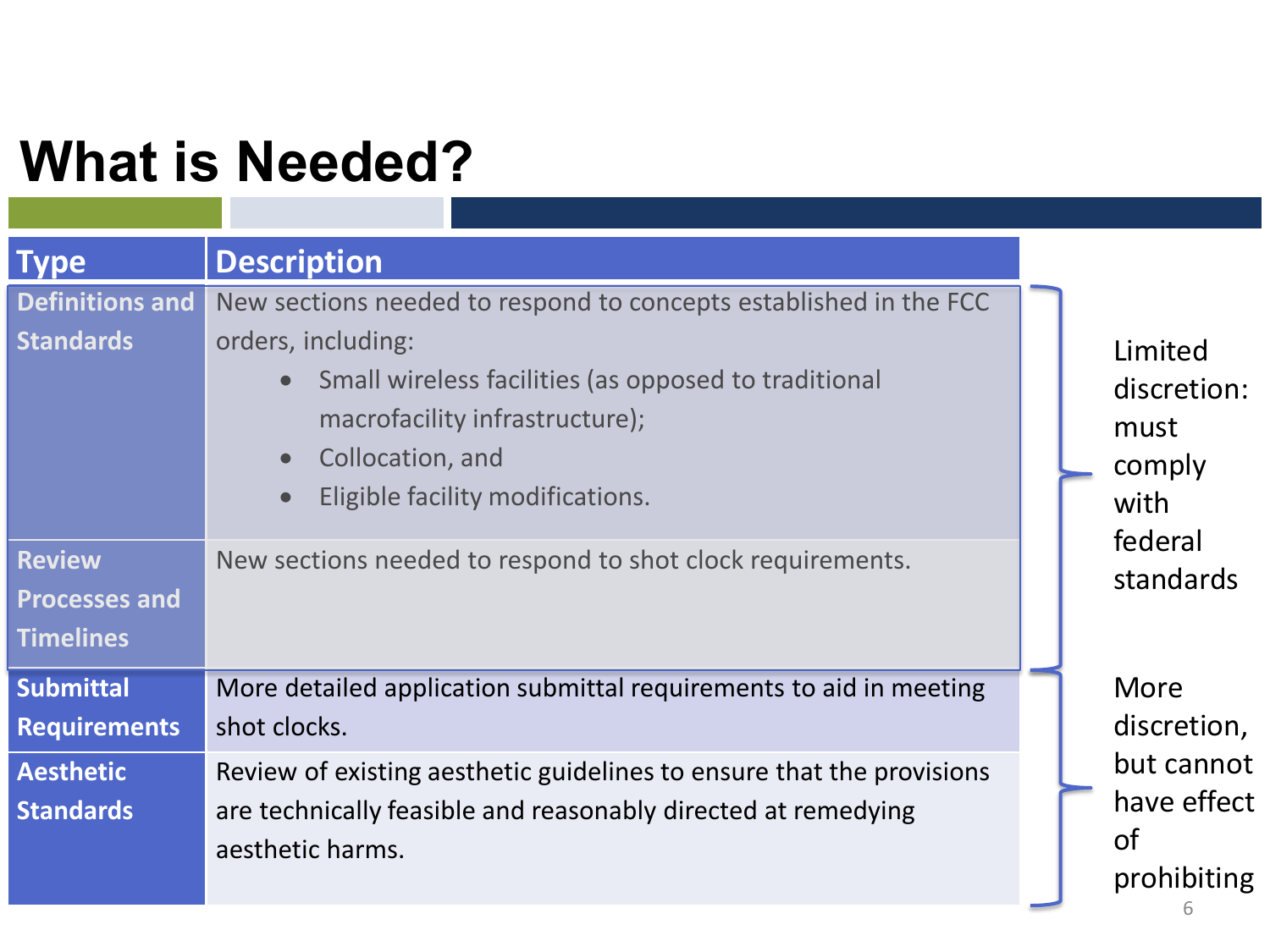### **New Terms**

#### **Small Wireless: [47 CFR §](https://www.ecfr.gov/current/title-47/chapter-I/subchapter-A/part-1/subpart-U/section-1.6002) 1.6002**

- Small Wireless Facility
- Collocation (includes attachment antennas/equipment to existing poles, structures, and infrastructure in the public right-of-way, whether it currently holds such equipment or not)

#### **Eligible Facilities Modification: [47 CFR §](https://www.ecfr.gov/current/title-47/chapter-I/subchapter-A/part-1/subpart-U/section-1.6100) 1.6100**

- Substantial change
- Collocation (narrower focus modifications to existing wireless sites)

#### **Review Timelines: [47 CFR §](https://www.ecfr.gov/current/title-47/chapter-I/subchapter-A/part-1/subpart-U/section-1.6003) 1.6003**

- Shot clocks
	- Tolling
	- Batching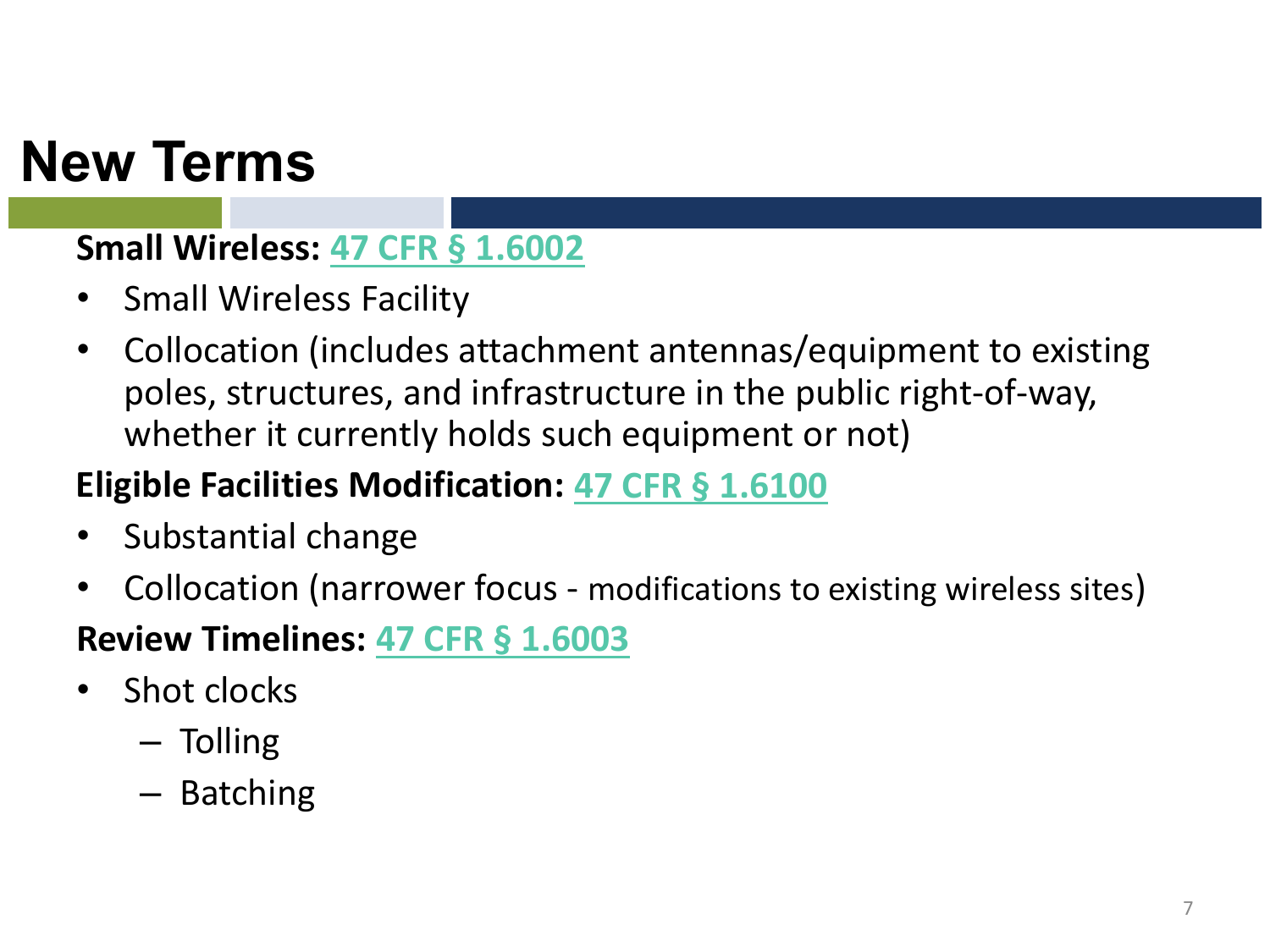## **Eligible Facilities Modification**



#### Eligible Facility Modification

•Modification of existing tower or base station that does not substantially change physical dimensions: •Collocation of new equipment; •Removal of equipment; or

•Replacement of equipment.



#### Support structure must be existing

#### Eligible Support Structure:

•Rooftop

•Towers

•Other structures supporting existing wireless facilities



Must be reviewed within 60 days of applicant seeking approval under the provisions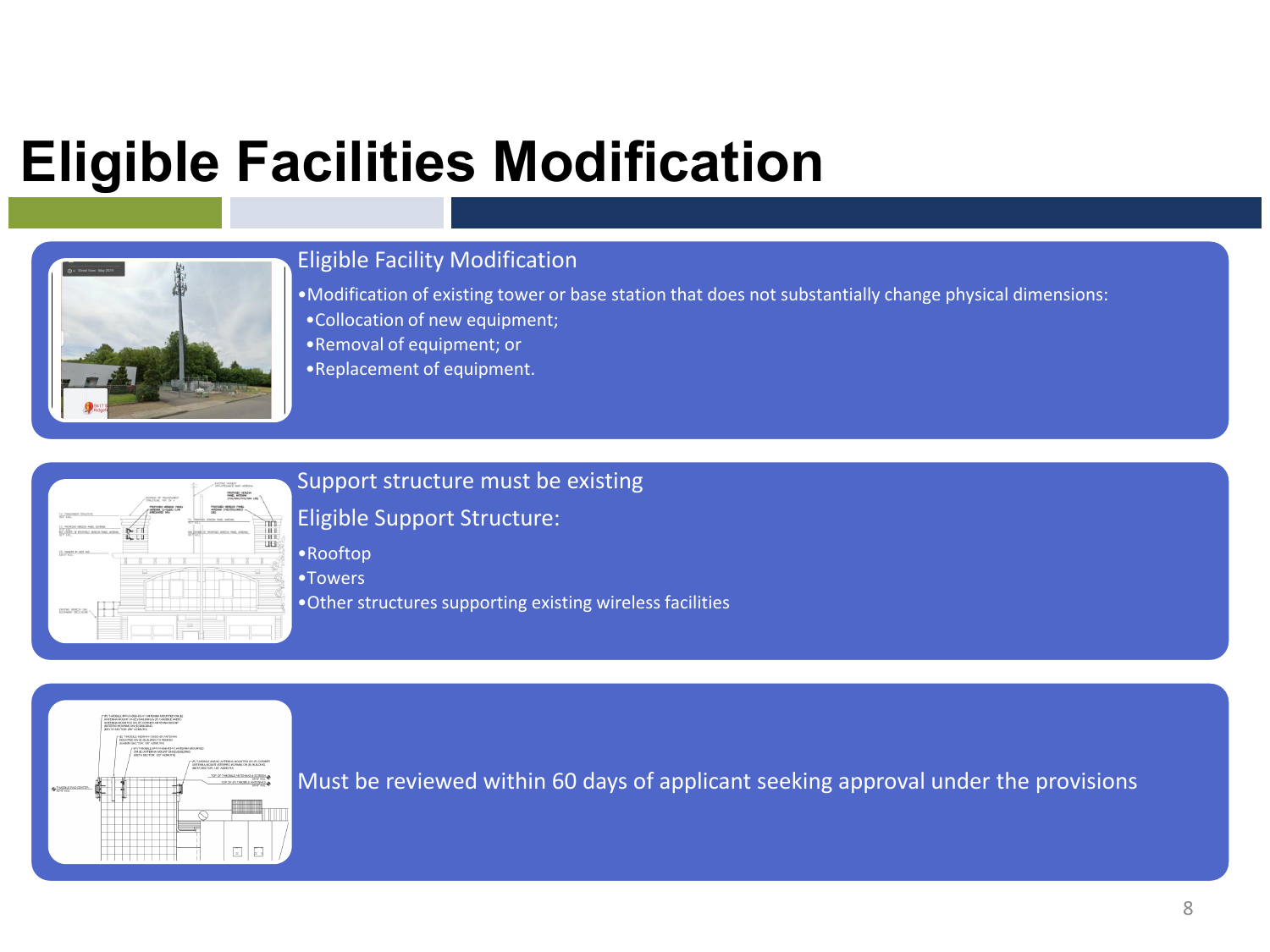## **Eligible Facilities Modification What qualifies as "Substantial Change"?**

| <b>Substantial Change</b><br><b>Criteria</b>             | <b>Towers Outside of ROW</b>                                                                                                           | <b>Other Support Structures</b><br>& ROW                                                 |  |
|----------------------------------------------------------|----------------------------------------------------------------------------------------------------------------------------------------|------------------------------------------------------------------------------------------|--|
| Height                                                   | 20 feet of 10 percent                                                                                                                  | 10 feet of 10 percent                                                                    |  |
| Width                                                    | 20 feet or tower width                                                                                                                 | 6 feet                                                                                   |  |
| <b>Equipment Cabinets</b>                                | 4 maximum                                                                                                                              | None if no ground<br>cabinets; otherwise same,<br>plus volumetric limits (10<br>percent) |  |
| Excavation                                               | Within the leased or<br>owned area, or within 30<br>feet                                                                               | Same, but further<br>restricted to proximity to<br>other ground equipment                |  |
| Concealment                                              | Cannot "defeat" the concealment elements                                                                                               |                                                                                          |  |
| <b>Compliance with Prior</b><br><b>Permit Conditions</b> | Must comply with prior conditions except where only<br>non-compliance meets FCC thresholds on height, width,<br>cabinets or excavation |                                                                                          |  |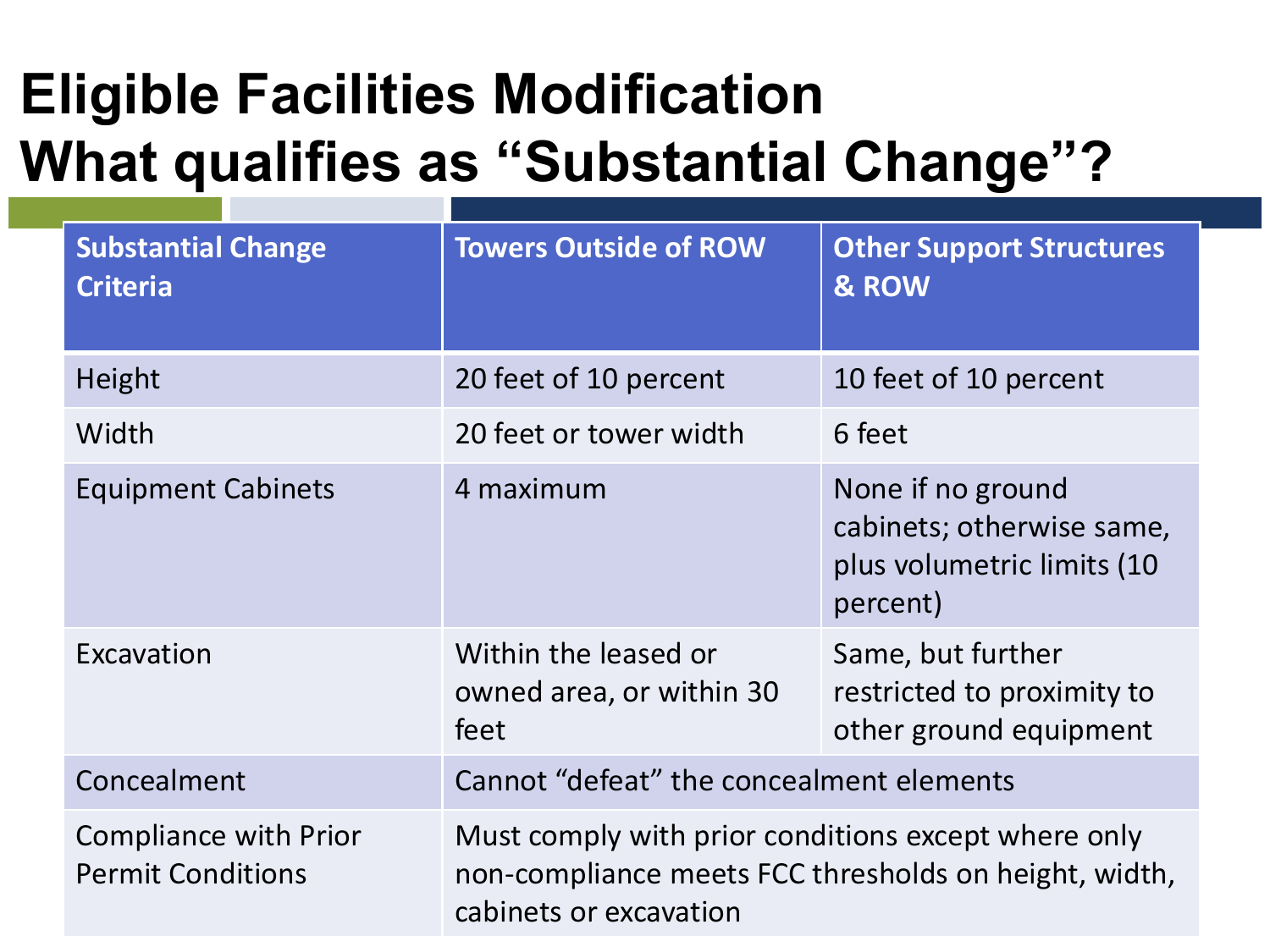## **Small Wireless Facilities**



Must meet dimensional standards



Pertains to both private property and public right-of-way Public Works Department administers right-of-way permits/franchises



Must be reviewed within 60 days if collocated on existing structure, 90 days if new structure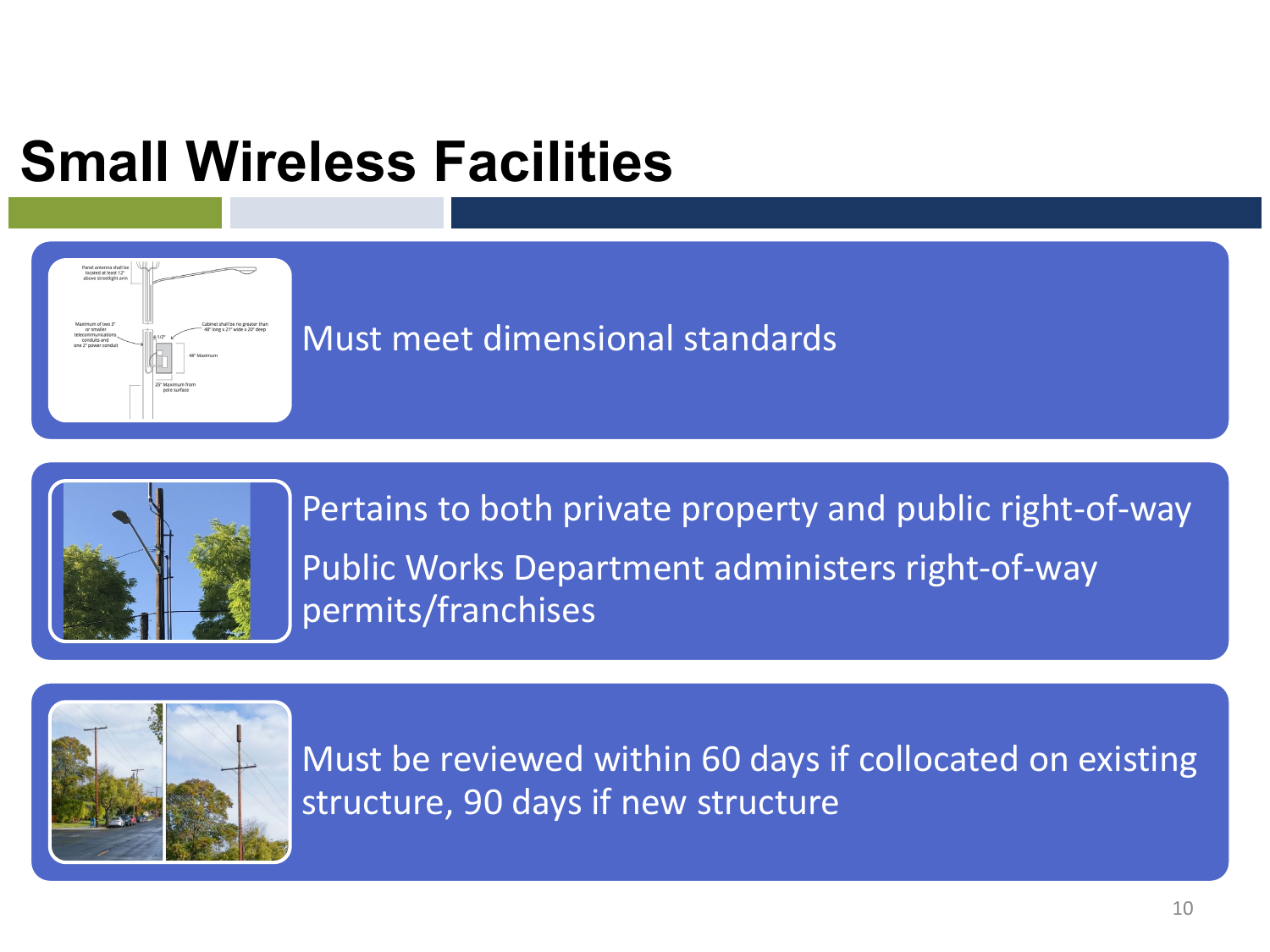## **Small Wireless Facilities What qualifies?**

| <b>Criteria</b>           | <b>Standard</b>                                                                                                                                                                                                                         |
|---------------------------|-----------------------------------------------------------------------------------------------------------------------------------------------------------------------------------------------------------------------------------------|
| Height                    | Mounted on structure 50' or less (including antennas),<br>No more than 10% taller than adjacent structures; or<br>Do not extend height of structure to a height of more than<br>3)<br>50 feet or by more than 10%, whichever is greater |
| Antenna Size              | 3 cubic feet (each)                                                                                                                                                                                                                     |
| <b>Equipment Cabinets</b> | 28 cubic feet maximum (total)                                                                                                                                                                                                           |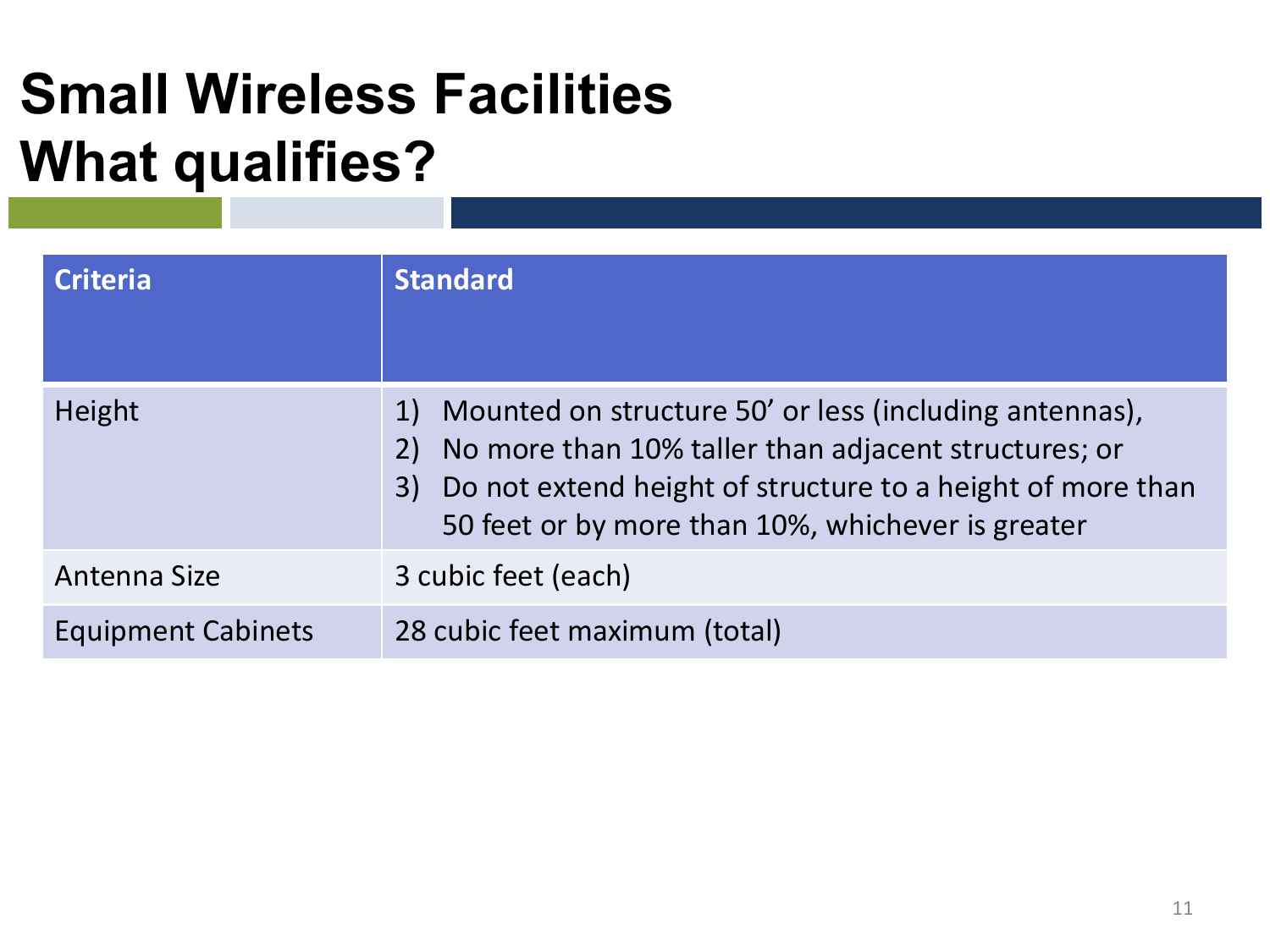### **Shot clocks**

| <b>Facility Type</b>                                                                     | <b>Shot Clock Period</b> |
|------------------------------------------------------------------------------------------|--------------------------|
| <b>Eligible Facilities Modification</b>                                                  | 60 days                  |
| Collocate a Small Wireless Facility using an<br>existing structure                       | 60 days                  |
| Collocate a facility other than a Small<br>Wireless Facility using an existing structure | 90 days                  |
| Deploy a Small Wireless Facility using a<br>new structure                                | 90 days                  |
| Deploy a facility other than a Small<br>Wireless Facility using a new structure          | 150 days                 |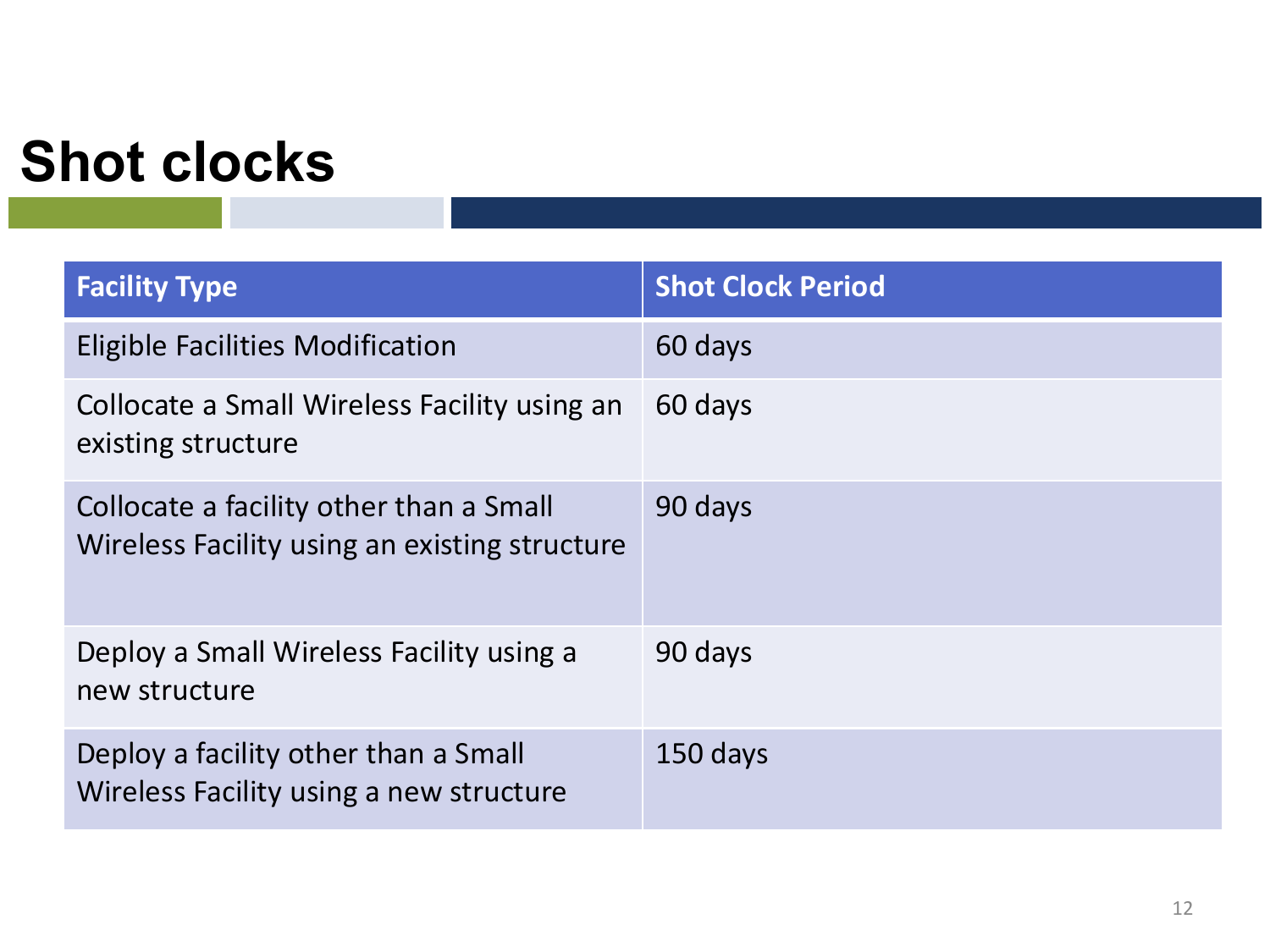| <b>Section</b>                                    | <b>Description</b>                                                                                 |
|---------------------------------------------------|----------------------------------------------------------------------------------------------------|
| <b>BMC 17.107.010 - Purpose</b>                   | Amend the purpose statement as needed to address the additional federal legislation that           |
|                                                   | addresses regulation of wireless communication facilities.                                         |
| <b>BMC 17.107.020 - Definitions</b>               | Add a definitions section.                                                                         |
| BMC 17.107.030 - Applicability                    | Add a new Applicability section that outlines permit(s) required for different installation types, |
|                                                   | including proposed installations within the right-of-way and outside of the right-of-way. This     |
|                                                   | section also addresses non-conforming structures.                                                  |
| <b>BMC 17.107.040 - Exemptions</b>                | Add a new Exemptions section addressing proposed development exempt from obtaining a               |
|                                                   | permit under this section.                                                                         |
| BMC 17.107.050 - Review and approval              | Add a new section for review and approval processes. This new section must respond to the          |
| process                                           | "shot clocks" that have been established under FCC declarations.                                   |
| <b>BMC 17.107.060 - Submittal</b>                 | Add a new section outlining submittal requirements.                                                |
| requirements.                                     |                                                                                                    |
| BMC 17.107.070 - Macrofacility                    | Section devoted to macrofacilities. These are the large wireless communication facilities that     |
| <b>Regulations</b>                                | the City's current codes have primarily addressed, and therefore this section contains much of     |
|                                                   | the carryover language from the existing BMC 17.106.030                                            |
| BMC 17.107.080 - Eligible Facility                | Add a new section addressing eligible facility modifications.                                      |
| <b>Modification Regulations</b>                   |                                                                                                    |
| <b>BMC 17.107.090 - Small Wireless Facilities</b> | Add a new section addressing small cell facilities.                                                |
| <b>Regulations</b>                                |                                                                                                    |
| BMC 17.107.100 - Equipment facilities             | Carry forward existing provisions on equipment structures, with changes, as needed to comply       |
|                                                   | with FCC orders.                                                                                   |
| <b>BMC 17.107.110 - Additional</b>                | Carry forward existing provision, except provisions that have been moved to a new section or       |
| <b>Requirements Applying to All Wireless</b>      | eliminated due to inconsistency with FCC orders (e.g., provisions about placement on utility       |
| <b>Telecommunication Facilities</b>               | poles).                                                                                            |
| BMC 17.107.120 - Lapse of Approval                | New section addressing lapse of approval                                                           |
| <b>BMC 17.107.130 - Appeals.</b>                  | New section addressing appeals                                                                     |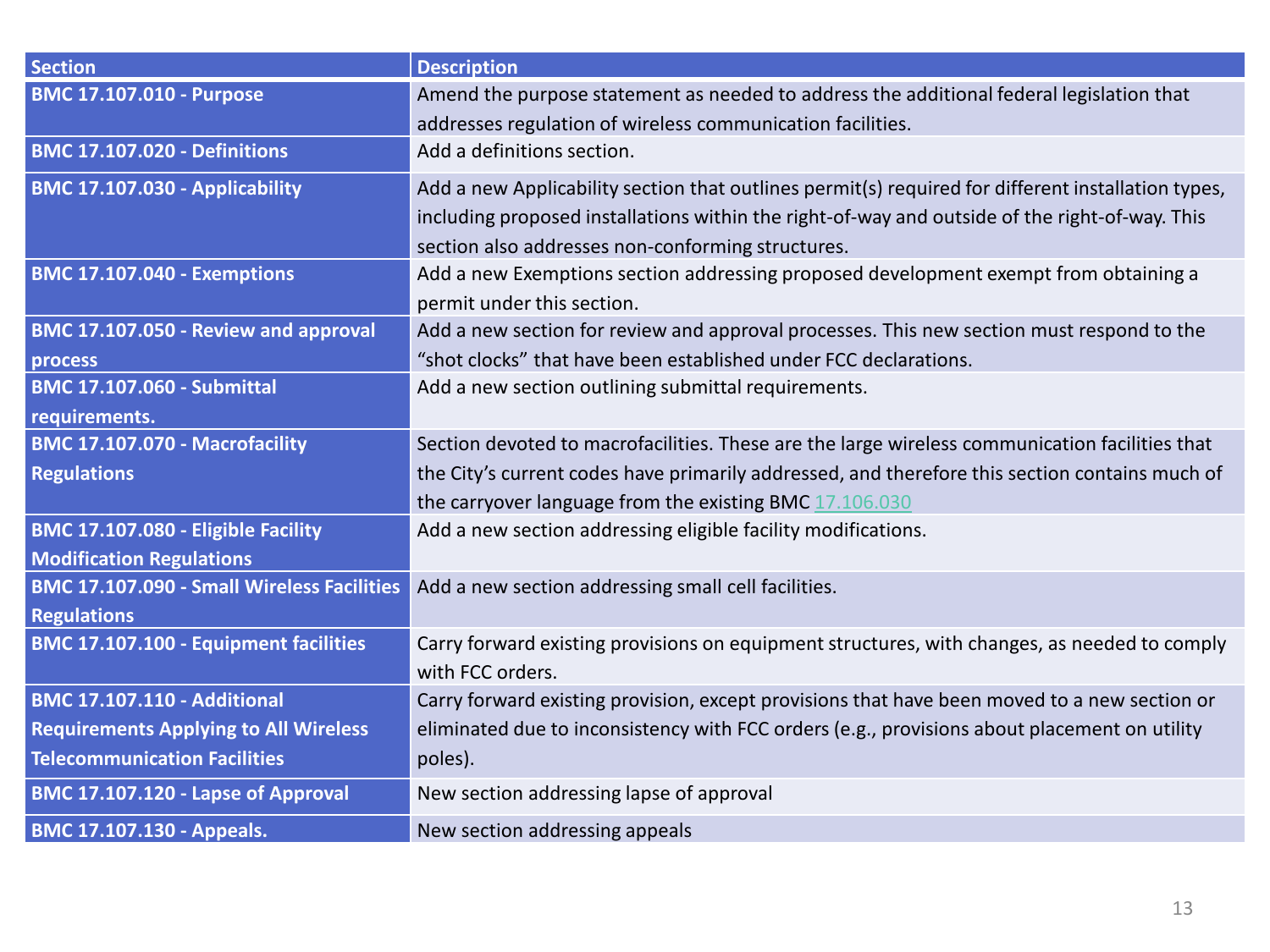### **Schedule (estimated)**

| <b>Kanvin</b>                         | JANUARY         | <b>FEBRUARY</b>          | <b>MARCH</b> | ACRUI          |
|---------------------------------------|-----------------|--------------------------|--------------|----------------|
| <b>Planning Commission Study</b>      | $1/27/2022$ (S) |                          |              |                |
| <b>Session (S)</b>                    |                 |                          |              |                |
| <b>Commerce Review</b>                |                 | 02/03/2022 to 04/04/2022 |              |                |
| <b>SEPA Issuance and Appeal</b>       |                 | 02/03/2022 to            |              |                |
| <b>Period</b>                         |                 | 02/17/2022               |              |                |
|                                       |                 | Send to                  |              |                |
| <b>Publish Notice of Availability</b> |                 | newspaper on             |              |                |
| and Planning Commission               |                 | 02/24/2022               |              |                |
| <b>Public Hearing</b>                 |                 | publish on               |              |                |
|                                       |                 | 02/28/2022               |              |                |
| <b>Transmit Staff Report and</b>      |                 |                          |              |                |
| <b>Attachments to the Planning</b>    |                 |                          | 03/03/2022   |                |
| <b>Commission</b>                     |                 |                          |              |                |
| <b>Planning Commission Public</b>     |                 |                          | 03/10/2022   |                |
| <b>Hearing (PH)</b>                   |                 |                          | (PH)         |                |
| <b>Planning Commission</b>            |                 |                          | 03/24/2022   |                |
| <b>Deliberation</b>                   |                 |                          |              |                |
| <b>Transmit RFCA; Draft ORD;</b>      |                 |                          |              |                |
| and Amendments to the City            |                 |                          |              | 04/08/2022     |
| <b>Council</b>                        |                 |                          |              |                |
| <b>City Council Deliberations and</b> |                 |                          |              |                |
| <b>Potential Adoption of</b>          |                 |                          |              | 04/11/2022 (S) |
| <b>Amendments</b>                     |                 |                          |              |                |
| <b>Send Notice of Adoption to</b>     |                 |                          |              | 04/21/2022     |
| <b>Commerce</b>                       |                 |                          |              |                |